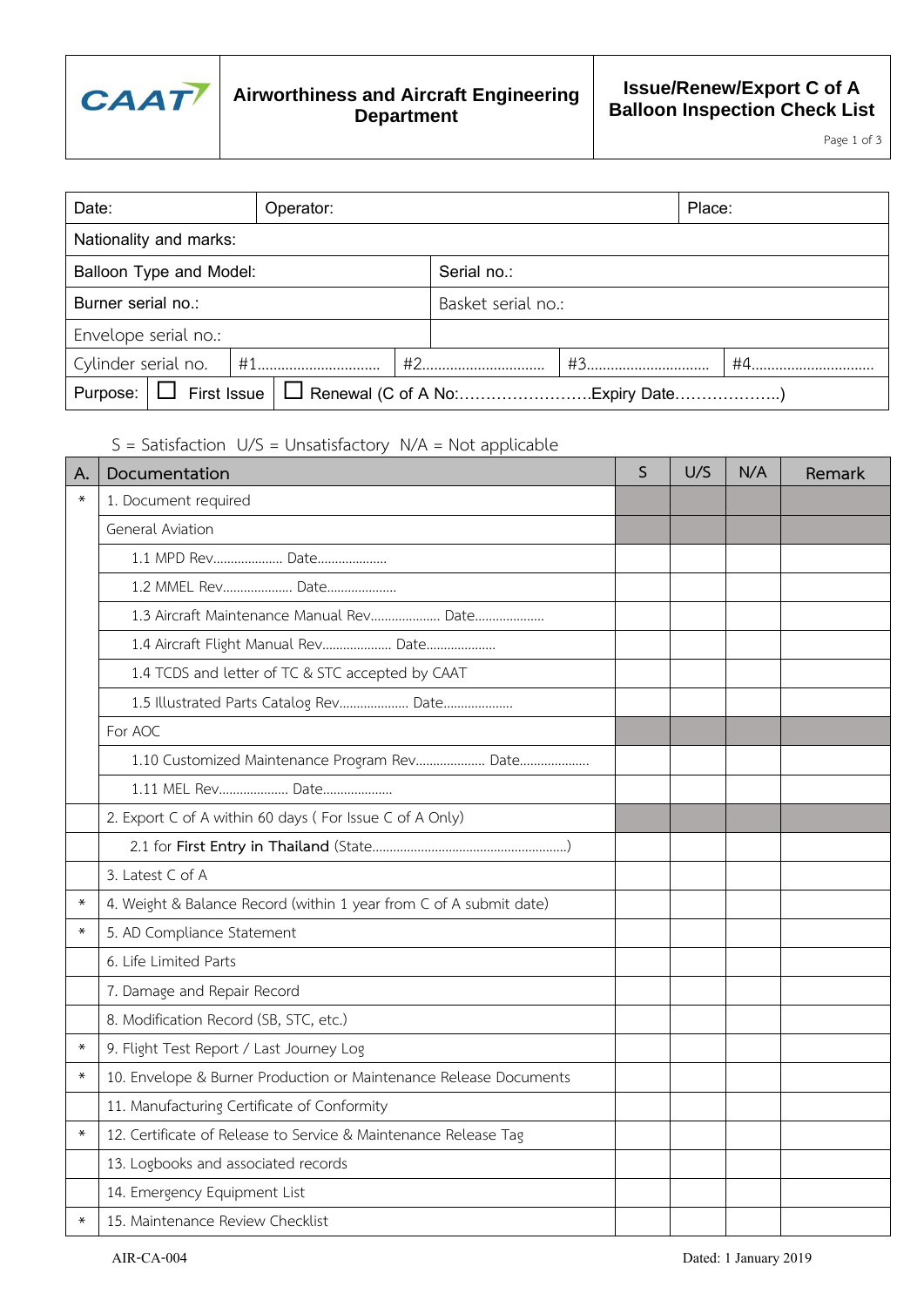

Page 2 of 3

| <b>B.</b> | General                                                                      | S            | U/S | N/A | Remark |
|-----------|------------------------------------------------------------------------------|--------------|-----|-----|--------|
|           | 1. Registration Mark                                                         |              |     |     |        |
|           | 2. Fireproof Registration plate secured to the aircraft in a prominent       |              |     |     |        |
|           | position near the main entrance                                              |              |     |     |        |
|           | 3. Manufacturer's data plat                                                  |              |     |     |        |
| C.        | Envelope                                                                     | S            | U/S | N/A | Remark |
|           | 1. Carabiners no corrosion, locking gates and collars functional             |              |     |     |        |
|           | 2. Mouth cable                                                               |              |     |     |        |
|           | $\Box$ Stainless steel; no heat and abrasion damage, no broken wire strand   |              |     |     |        |
|           | $\Box$ Kevlar; no heat and abrasion damage, splice stitching undamaged       |              |     |     |        |
|           | 3. Mouth tape/Load tape present & Undamaged                                  |              |     |     |        |
|           | 4. Temperature Indicator (temperature label or Melting flag, etc.)           |              |     |     |        |
|           | 5. Shroud Pulley and Shroud liner is in good condition                       |              |     |     |        |
|           | 6. Parachute line no abrasion & melt damage                                  |              |     |     |        |
|           | 7. Fabric is in good condition                                               |              |     |     |        |
| D.        | <b>Burner</b>                                                                | $\mathsf{S}$ | U/S | N/A | Remark |
|           | 1. No crack and corrosion in tubing                                          |              |     |     |        |
|           | 2. Pins and nuts are in good condition                                       |              |     |     |        |
|           | 3. Flow valve and hoses are in good condition                                |              |     |     |        |
|           | 4. No leaking at fittings & connections                                      |              |     |     |        |
| Е.        | <b>Basket</b>                                                                | S            | U/S | N/A | Remark |
|           | 1. Basket is in good condition                                               |              |     |     |        |
|           | 2. Bolt and Skids are tight and in good condition                            |              |     |     |        |
|           | 3. Cables/thimbles are in good condition                                     |              |     |     |        |
| F.        | Fuel Tanks/Cylinders                                                         | S            | U/S | N/A | Remark |
|           | 1. Tank is no damage and in good condition                                   |              |     |     |        |
|           | 2. Fuel valve and gauge are tight and no leaking                             |              |     |     |        |
| G.        | Equipment and Instrument                                                     | $\mathsf{S}$ | U/S | N/A | Remark |
|           | 1. Leather glove for Pilot                                                   |              |     |     |        |
|           | 2. Fire extinguisher                                                         |              |     |     |        |
|           | 3. Altimeter                                                                 |              |     |     |        |
|           | 4. Rate of clime indicator or Variometer (included Altitude + Rate of Climb) |              |     |     |        |
|           |                                                                              |              |     |     |        |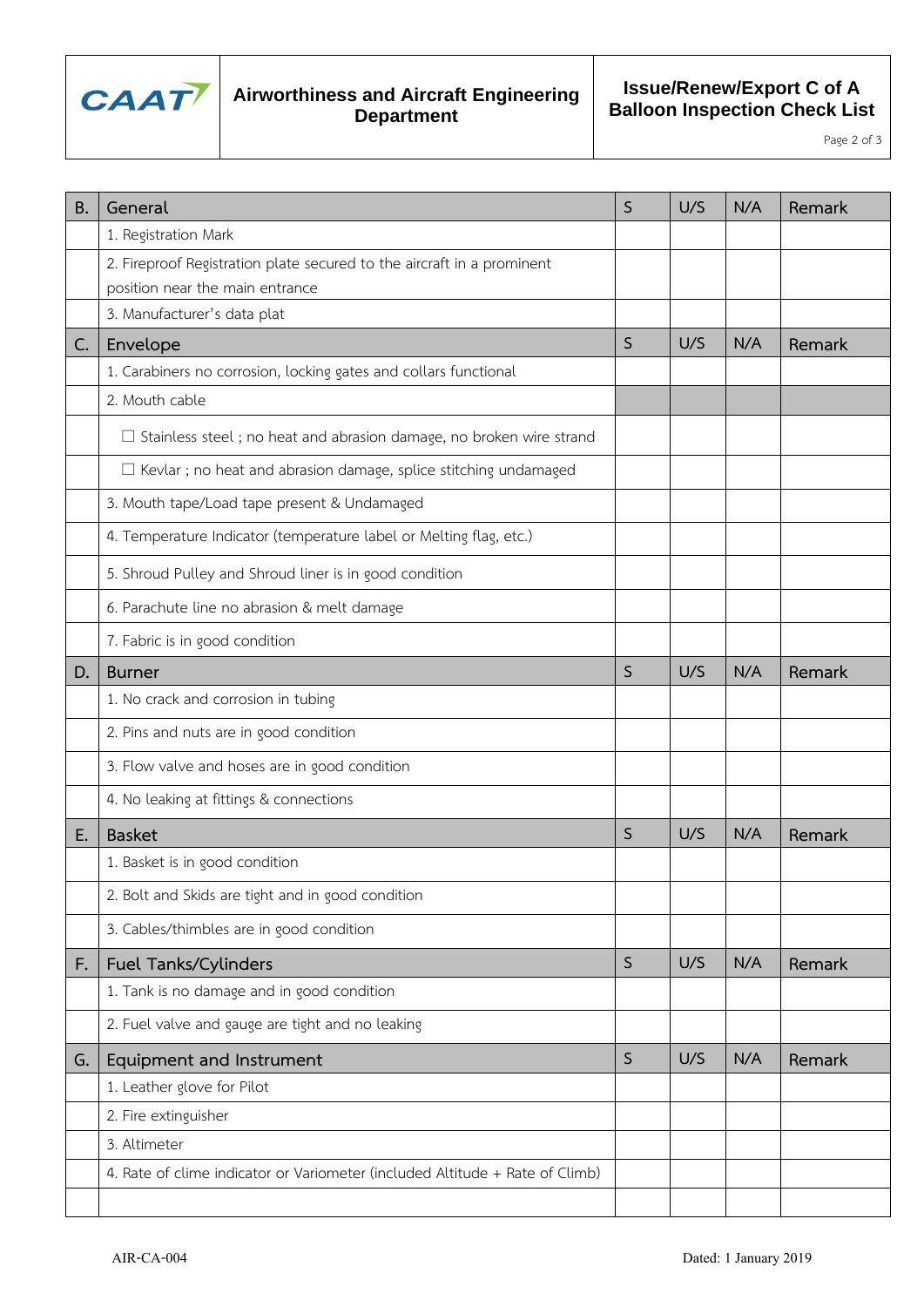

Page 3 of 3

| ΙH. | Export C of A                                                       | U/S | N/A | Remark |
|-----|---------------------------------------------------------------------|-----|-----|--------|
|     | 1. Special Requirement(s) from Importing Country                    |     |     |        |
|     | 2. Acceptance letter for exemption (If any)                         |     |     |        |
|     | 3. Document for disassembly and maintain the aircraft part (If any) |     |     |        |
|     | 4. Special equipment for Export C of A                              |     |     |        |
|     | 5. Contract Agreement                                               |     |     |        |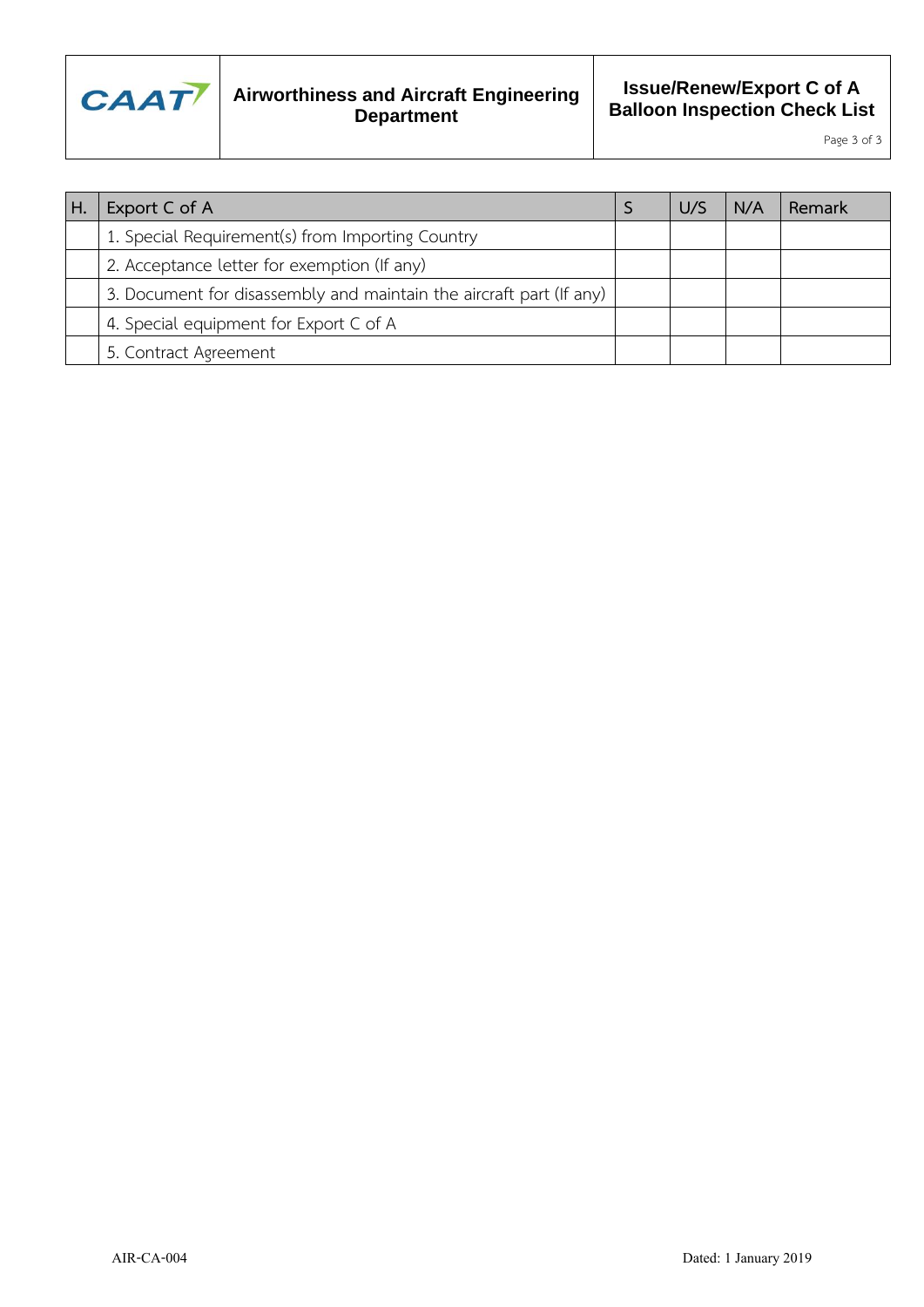

Page 4 of 3

| Item            | Finding | Registration Mark  - |
|-----------------|---------|----------------------|
|                 |         | . .<br>.             |
|                 |         |                      |
|                 |         |                      |
|                 |         |                      |
|                 |         |                      |
|                 |         |                      |
|                 |         |                      |
|                 |         |                      |
|                 |         |                      |
|                 |         |                      |
|                 |         |                      |
|                 |         |                      |
|                 |         |                      |
|                 |         |                      |
|                 |         |                      |
|                 |         |                      |
|                 |         |                      |
|                 |         |                      |
|                 |         |                      |
|                 |         |                      |
|                 |         |                      |
|                 |         |                      |
| Inspector Name: |         | Sign:                |
| $1. \,$         |         |                      |